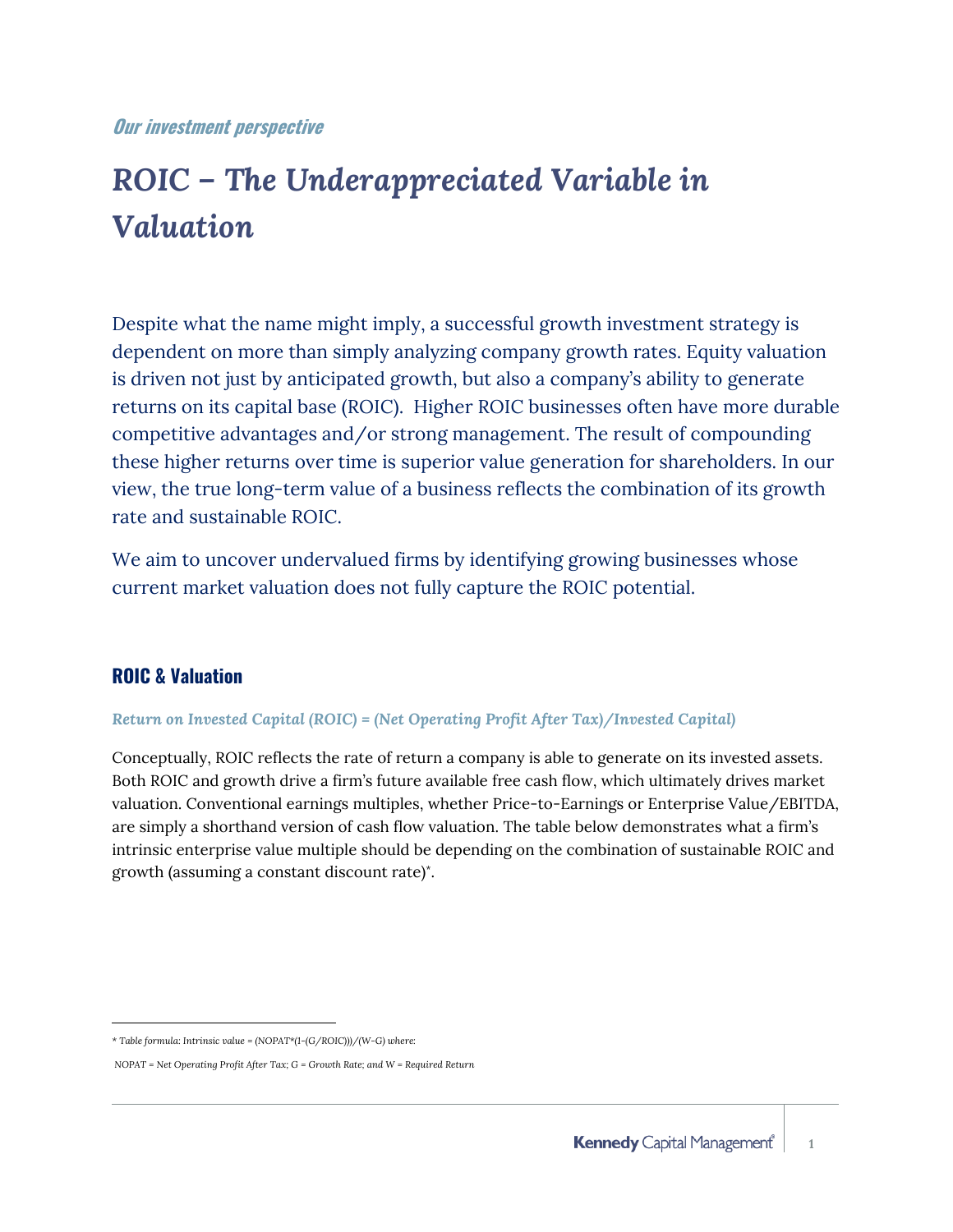|        |      | <b>ROIC</b> |                 |       |       |       |       |       |           |
|--------|------|-------------|-----------------|-------|-------|-------|-------|-------|-----------|
| Growth |      | 8.0%        | 10.0%           | 12.0% | 14.0% | 16.0% | 18.0% | 20.0% |           |
|        | 2.0% | 9.4         | 10.0            | 10.4  | 10.7  | 10.9  | 11.1  | 11.3  |           |
|        | 3.0% | 8.9         | 10.0            | 10.7  | 11.2  | 11.6  | 11.9  | 12.1  | Company B |
|        | 4.0% | 8.3         | 10.0            | 11.1  | 11.9  | 12.5  | 13.0  | 13.3  |           |
|        | 5.0% | 7.5         | 10.0            | 11.7  | 12.9  | 13.8  | 14.4  | 15.0  |           |
|        | 6.0% | 6.3         | 10 <sub>0</sub> | 12.5  | 14.3  | 15.6  | 16.7  | 17.5  |           |
|        | 7.0% | 4.2         | $\angle 10.0$   | 13.9  | 16.7  | 18.8  | 20.4  | 21.7  |           |
|        |      | $\sim$      | $\blacksquare$  |       |       |       |       |       |           |

#### **Multiple Valuation at 10% Discount Rate**

#### Company A

*The information above represents a hypothetical example of a company's enterprise value multiple using varying combinations of growth and ROIC. The information assumes a consistent discount rate. This information does not represent actual returns of any KCM investments and is not representative of the performance of any KCM investment or strategy.*

Suppose I told you Company A and Company B were both trading at multiple of 10 and asked you to pick the most undervalued company. If you only had the growth rate you would not have enough information to make an informed decision. In fact, if applying the more traditional Price/Earnings to Growth ratio concept you would likely choose Company A, due to its higher growth rate. However, it is not as undervalued as Company B when taking into account the combination of growth rate and ROIC.

*In order to accurately value (and find undervalued firms), investors must have a clear view on both the long-term growth and ROIC potential relative to current market valuation. At Kennedy we seek to take advantage of investor's collective failure to appreciate long-term ROIC potential when valuing businesses.*

Why is ROIC so important? Because the reinvestment rate in the business matters! The higher the ROIC the higher the available cash to either reinvest in the business or distribute to investors. This reinvestment rate, combined with the ROIC, is ultimately what drives growth in the business. *Growth = ROIC \* Reinvestment Rate*. A company's growth does not occur in isolation, rather it is a direct result of the opportunities available for reinvestment and the incremental returns that can be achieved on them.

Traditional valuation often underappreciates these dynamics when comparing higher growth start-ups and mature

*Traditional earnings valuation metrics like P/E and the PEG ratio are not as reliable for valuing high growth firms as they do not capture potential ROIC changes. The level of sustainable returns at maturity is often underappreciated at growth stage firms.*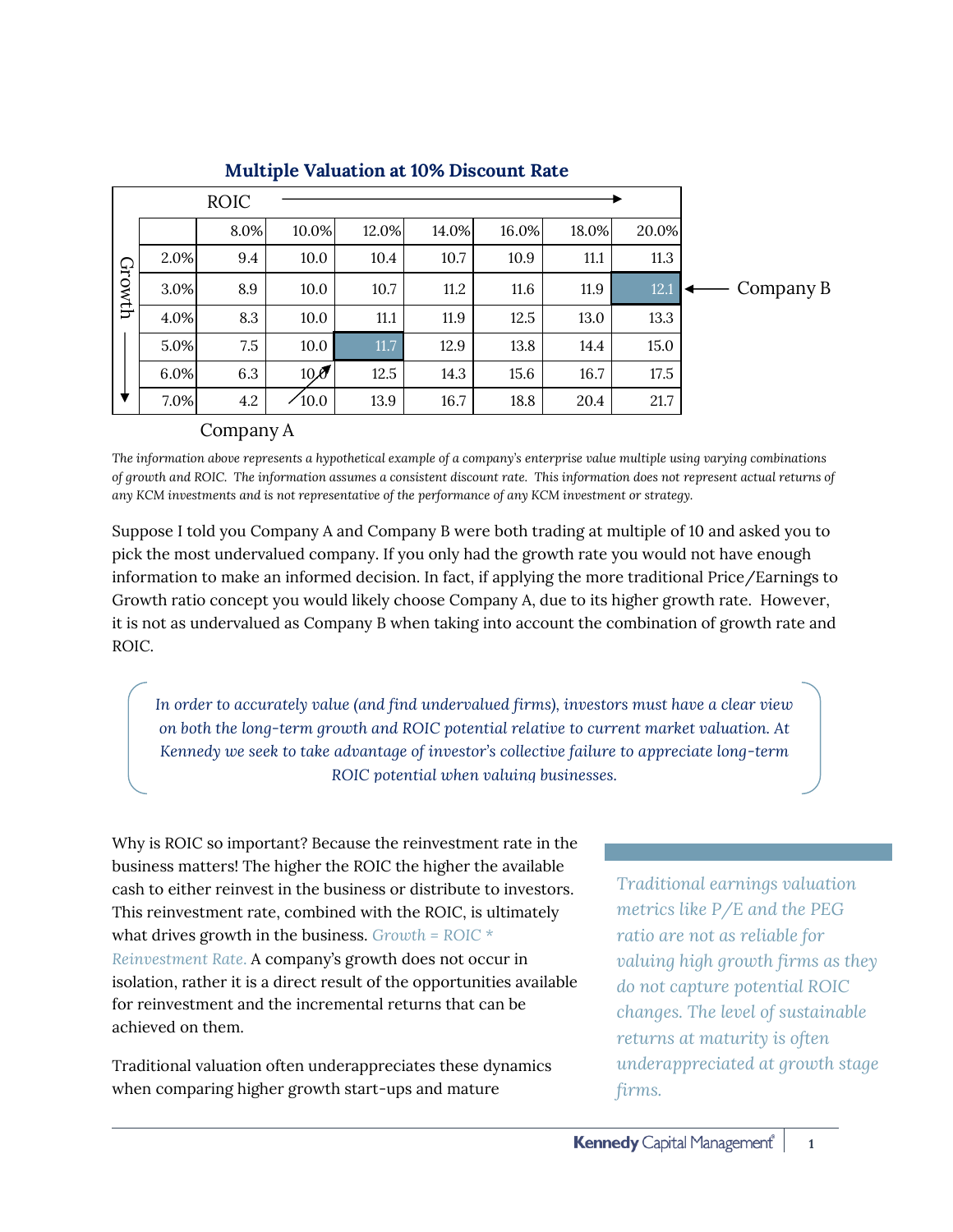companies. A more mature business with a high ROIC is generally able to maintain its growth with limited reinvestment. This results in higher, and more predictable, cash flow to investors via dividends or share repurchases. This predictability means that mature companies tend to be more accurately valued by the market. Companies in higher growth phases typically invest the bulk of their capital in support of higher organic growth opportunities or acquisitions. As a result, longterm ROIC potential and future free cash generation are more difficult to estimate, making accurate valuations more challenging.

#### **ROIC versus Growth**

McKinsey and Company has observed that while ROIC levels may have some level of decay over time, they are generally sustainable over the long-term. <sup>1</sup> Why is this? High ROIC businesses tend to have superior products and business models, with a sustainable competitive advantage. Low ROIC businesses have limited profitable reinvestment opportunities, reducing their ability to grow the value of the firm for investors.

*High ROIC is more sustainable than high growth. When evaluating valuation we must look at both the long-term expected ROIC and the average expected growth of a business over its life cycle.*

On the other hand, high growth rates are generally not sustainable over the long-term. Research completed by McKinsey & Company has shown that over time growth rates converge to roughly 2% no matter what the industry.<sup>1</sup> This reflects the fact that growth is largely a function of the stage of the business (market penetration) and external factors such as strength of the economy and competition. Just as important as evaluating long-term ROIC potential is evaluating the *average growth potential for a firm over its life cycle* versus focusing solely on the growth rate at one point in time.

## **The Compounding Effect**

High ROIC companies benefit from what is known as the compounding effect. High ROIC business are able to generate significant value when they are able to redeploy their available cash into similar high return investments (acquisitions, capital projects, etc.) rather than simply distributing the cash to shareholders. Take a hypothetical example of Company A and Company B: Company A (10% ROIC) and Company B (30% ROIC). Both companies reinvest 40% of earnings in the business and both begin in year 0 with \$1,000 capital to invest. By the end of year 10 Company A has generated \$1,201 in

 $\overline{a}$ *1 Bing Cao et. al. (2006, March 1). Balancing ROIC and growth to build value. https://www.mckinsey.com/business-functions/strategy-and-corporate-finance/ourinsights/balancing-roic-and-growth-to-build-value*

*<sup>1</sup> Bing Cao et. al. (2006, March 1). Balancing ROIC and growth to build value. https://www.mckinsey.com/business-functions/strategy-and-corporate-finance/ourinsights/balancing-roic-and-growth-to-build-value*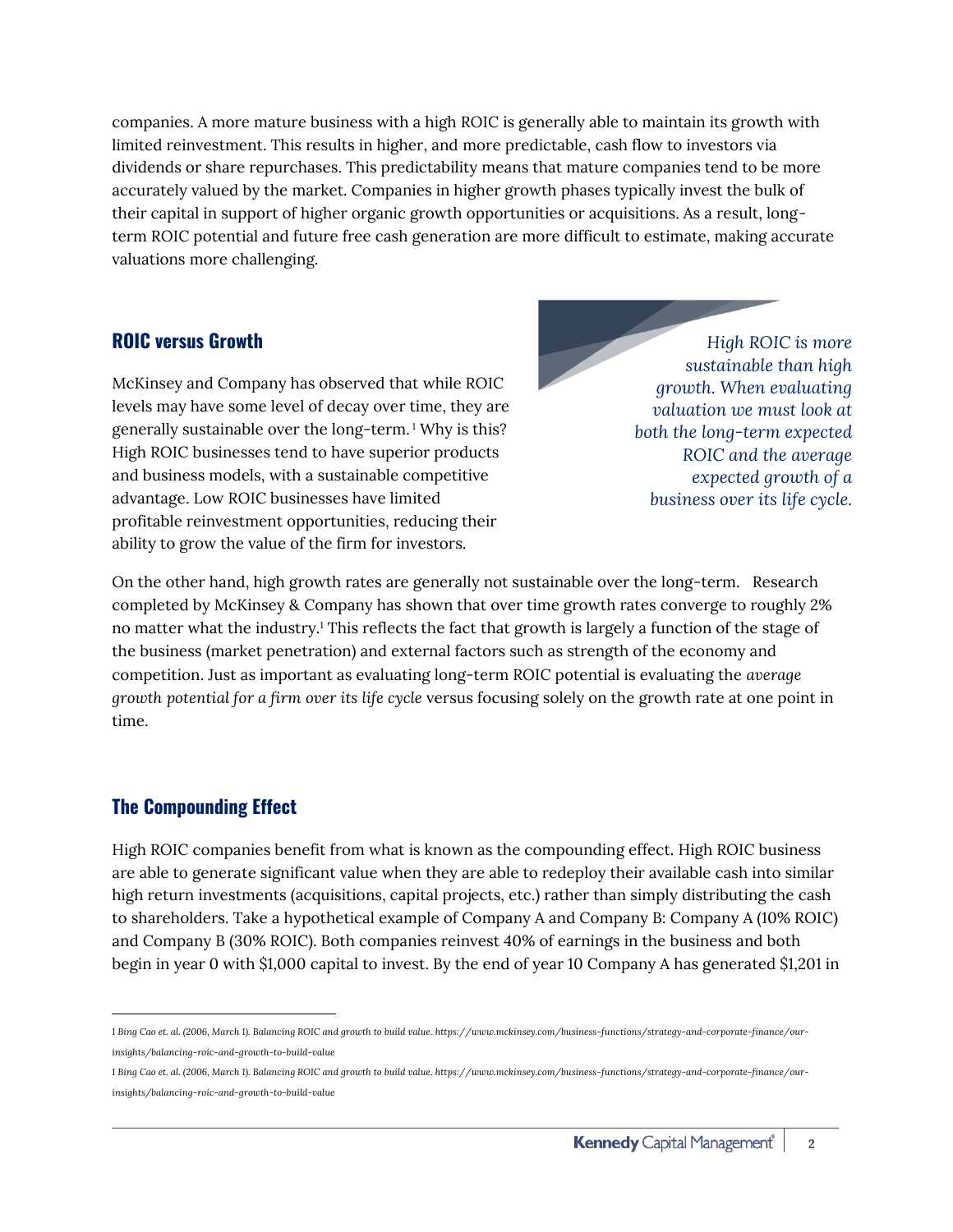cash and invested capital has grown to \$1,500. Meanwhile, Company B has generated \$5,265 in cash and invested capital has grown to \$3,100. This illustration shows just how strong the compounding effect is.



The information above represents a hypothetical example of invested capital over a 10 year period and does not represent actual returns of any KCM investments and is not representative of the performance of any KCM investment or strategy.

# **Putting it all Together**

Looking at investment valuation solely through the lens of growth leaves out an important variable in determining the true valuation of an enterprise. While higher growth is always desirable, we believe it is generally not sustainable over the long run. ROIC on the other hand, which reflects the quality of a company's operations and management team, is much more durable. While high growth is important, it is much more powerful to find a business with both high growth and high ROIC. Even more powerful is to find a high growth business where the market does not fully appreciate the business's ROIC potential.

## **The Kennedy Approach**

At Kennedy our investment approach uses long-term, fundamental analysis to exploit valuation discrepancies in small and mid-cap stocks. In particular, the valuation of higher growth stage firms